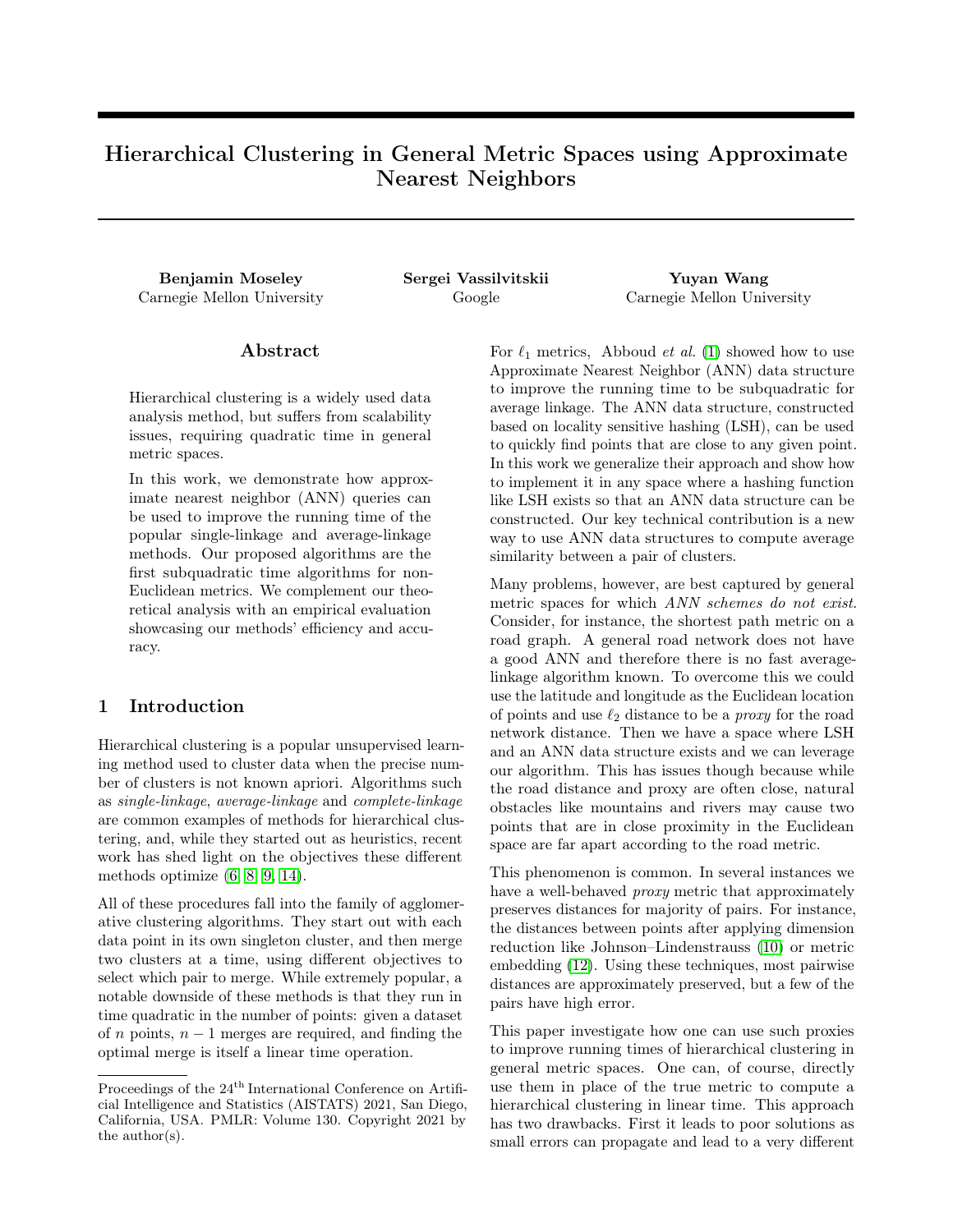solution. Second, it is brittle and offers no trade-off between the quality of the solution and the running time. In contrast, we show how to use proxy metrics, ANN data structures, and the original metric in a way that allows us to keep the subquadratic running time and only pay a small cost in the accuracy of the final clustering. Our methods are applicable to any general metric for which such a proxy exists.

Related Work Hierarchical clustering encompasses a collection of methods that give laminar decompositions of the data. It received renewed attention with a breakthrough result by  $(9)$  who developed a cost function for the problem; this was later extended by  $(8)$ and (14), who gave theoretical justifications for the average-linkage algorithm. This work was further improved by  $(2)$  and  $(6)$  who gave tighter analyses and approximation ratios.

The focus of our work is on improving the running time of hierarchical clustering algorithms in general metric spaces. Our main tool will be that of locality sensitive hashing (LSH), first introduced by  $(13)$ , that has had many developments, see for instance  $(3)$ . However, as (7) showed formally, not all metric spaces support such Approximate Nearest Neighbor (ANN) data structures.

For hierarchical clustering specifically,  $\left( \mathbf{I} \right)$  recently gave a way to use locality sensitive hashing to speed up average linkage algorithms. Critically, however, the methods in  $(8)$  only work for  $\ell_1$  spaces. We extend them to use arbitrary ANN data structures by identifying invariant properties that make speed improvements possible.

Our Contributions In this work we give new algorithms for improving the running time of hierarchical clustering algorithms.

- *•* We show how to use Approximate Nearest Neighbor (ANN) data structures to speed up running times of single-linkage and average-linkage algorithms.
- In general metric spaces, when ANN data structures are not available, we show how to use proxy metrics to trade-off accuracy with running time.
- *•* We demonstrate such a trade-off empirically, and show how to find hierarchical clusterings within a few percent of optimal in near linear running time.

# 2 Preliminaries

Agglomerative hierarchical clustering . Let *S* be a set of points equipped with a distance function  $d : S \times S \mapsto \mathbb{R}^+$ . Agglomerative hierarchical clustering algorithms start by initializing every point to be a singleton cluster, and iteratively pick two clusters with smallest dissimilarity to merge into a new cluster, until there is only one cluster left.

Different definitions of dissimilarity lead to different clustering algorithms. The average linkage algorithm defines the dissimilarity to be the average distance between all pairs of points across the two clusters. The single linkage algorithm defines it as smallest distance among all pairs of points.

Let  $\arg(A, B) = \frac{1}{|A||B|} \sum_{a \in A, b \in B} d(a, b)$  be the **aver**age linkage distance between two clusters *A* and *B*. The average linkage distance function is a metric, it satisfies the triangle inequality,  $\arg(A, B) \leq$  $\arg(A, C) + \arg(B, C)$  for any three clusters  $A, B, C \subseteq$ *S* (See Lemma 3.1 in  $(1)$ ). We will also use the fact the minimum average linkage distance is monotonically non-decreasing with merging:  $\arg(A, B \cup C)$  $\min{\{ \text{avg}(A, B), \text{avg}(A, C) \}}$  for all  $A, B, C \subseteq S$ . The same property holds for the single linkage.

The single linkage algorithm is equivalent to Kruskal algorithm for computing the Minimum Spanning Tree (MST) on the complete graph where edge weights correspond to the distance between points. We will also be interested in the approximate version of Kruskal algorithm, which selects any edge at each step whose distance is within a factor *c* of the smallest edge between different components. This version always returns a tree of weight at most  $c$  times optimal  $(5)$ .

Approximate Nearest Neighbors. A key building block of our techniques will be the approximate nearest neighbor (ANN) data structure. We recall here key facts about Locality Sensitive Hashing  $(LSH)$   $(13)$ , see also the survey by Andoni  $\&$  Indyk  $\langle 3 \rangle$ .

The data structure relies on an existence of a family of hash functions  $\mathcal{H}$  with each  $h \in \mathcal{H}$  a function from *S* to Z, that map nearby points to the same hash value.

We recall the formal definition from  $(11)$ . Let  $B_S(q, r)$ denote the set of points in *S* that has distance at most *r* from point  $q \in S$ .

**Definition 1** ( $(r, \gamma r, p_1, p_2)$ -sensitiveness). For any *target distance r, point set S and any query point*  $q \in S$ *, given a constant factor*  $\gamma$  ( $\gamma > 1$ ), the hash function h *is*  $(r, \gamma r, p_1, p_2)$ *-sensitive, if for*  $p_1 > p_2$ *:* 

- $\forall v \in B_S(q, r)$ ,  $Pr[h(q) = h(v)] \geq p_1$
- $\forall v \notin B_S(q, \gamma r)$ ,  $Pr[h(q) = h(v)] \leq p_2$

Families *H* satisfying these constraints are known to exist for  $\ell_p$  norm distances in Euclidean space for  $p \in$  $(0, 2)$   $(11)$ , and are known not to exist for some metric spaces  $(7)$ .

Using a family of such functions  $\mathcal{H}$  we can construct a data structure for approximate nearest neighbor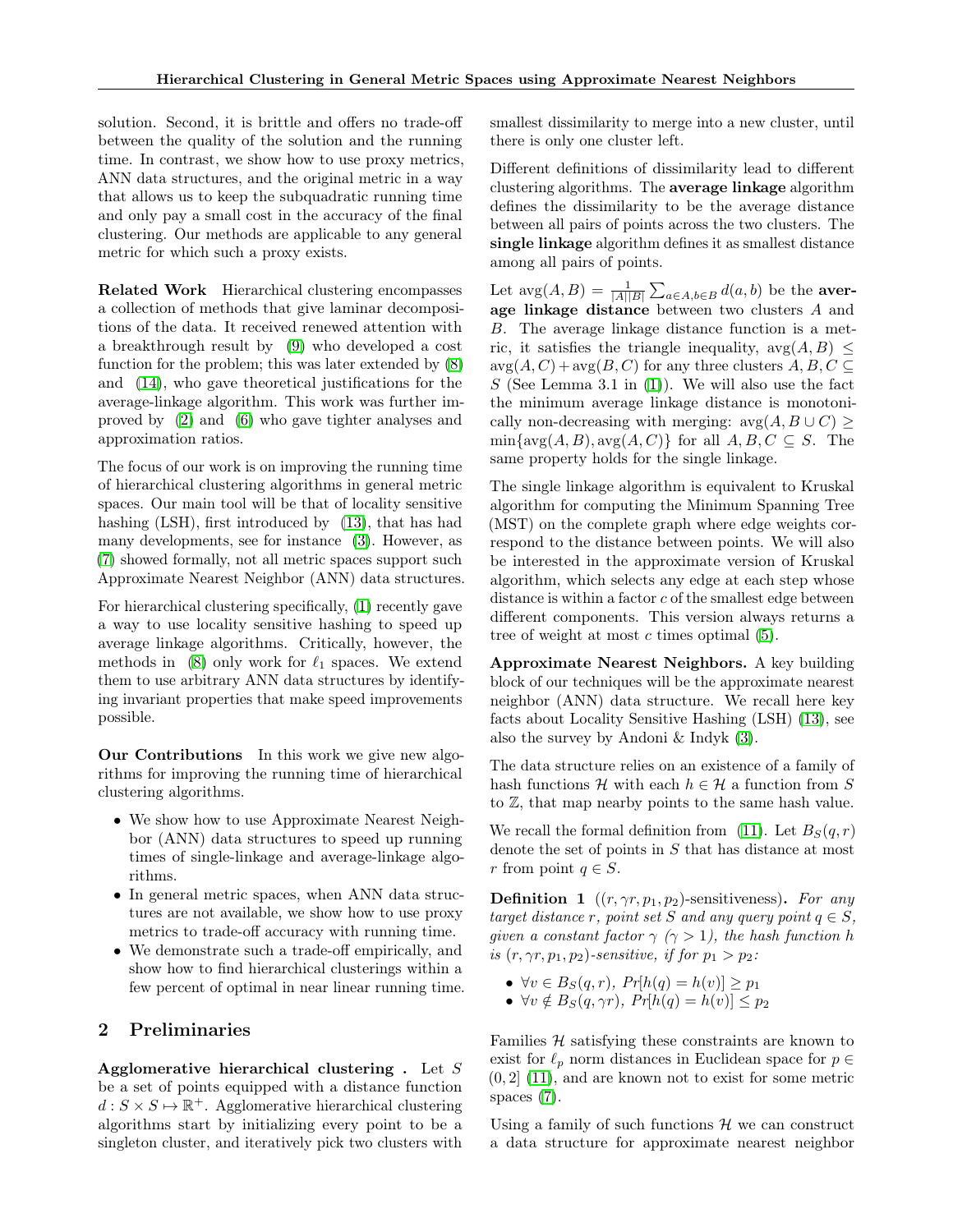queries.

As we mentioned, such a family of functions *H* might not exist for a general distance function  $d : S \times S \mapsto \mathbb{R}^+$ we are considering. However, assume we have a proxy metric  $d' : S \times S \mapsto \mathbb{R}^+$  that approximates *d* by a factor of  $\beta \geq 1$ . Up to scaling, we assume that for any pair of points  $(x, y) \in S \times S$ ,  $\frac{1}{\beta} \leq \frac{d'(x, y)}{d(x, y)} \leq 1$ . If there exists an ANN data structure for  $d'$ , using  $d'$  as a proxy for *d* and applying a  $(r, \gamma' r, p_1, p_2)$ -sensitive function on *d'* gives a  $(r, \beta\gamma' r, p_1, p_2)$ -sensitive function for *d*. Then, we can combine the proxy metric  $d'$  and its LSH function to construct a data structure that works for *d*.

**Definition 2.** For any set of points  $P \subseteq S$ ,  $Q_P(q, r)$  is *a valid*  $(r, \gamma)$ -Near-Neighbor *(NN)* query, if it satisfies *these conditions:*

- If  $B_P(q,r) = \emptyset$ , then  $Q_P(q,r)$  returns  $\emptyset$ .
- If  $B_P(q,r) \neq \emptyset$ , then  $Q_P(q,r)$  gives a point  $p \neq$  $q \in P$ *, such that*  $d(p, q) \leq \gamma \cdot r$ *.*

We call the point found by an approximate NN-query a *neighbor*.

(13) and (11) described the way to build a data structure  $\mathcal{D}(S,r,\gamma)$  that allows one to answer  $(r,\gamma)$ -NN queries on any subset *P* using  $(r, \gamma r, p_1, p_2)$ -sensitive hashes. Importantly, the queries run in time sublinear in  $|S|$ .

We let  $n = |S|$  and  $H(n)$  denote the time needed to construct a hash function. By the scheme described in  $\Box$ ,  $\mathcal{D}(S, r, \gamma)$  is constructed by concatenating  $O(\log n)$  hashes and repeating for  $O(n^{\rho} \log n)$  times. Thus the construction time for  $\mathcal{D}(S,r,\gamma)$  is bounded by  $O(n^{\rho} \log^2 n H(n))$ , where  $\rho = \frac{\ln(1/p_1)}{\ln(1/p_2)} \in (0, 1)$ .

Moreover, assuming it takes constant time to insert, delete or access an arbitrary point in any bucket, the query time of  $Q_P(q,r)$  is  $T(n,\gamma) = O(n^{\rho} \log n)$ , while the insert/delete time is  $D(n, \gamma) = O(n^{\rho} \log^2 n)$ . We note that for a fixed  $p_1$ ,  $p_2$  decreases as  $\gamma$  grows, hence making  $\rho$  a function of  $\gamma$ .

# 3 Warm-up: Using ANNs to Approximate Single Linkage

In this section, we give a brief description of how an ANN data structure can be used to implement single linkage clustering.

Both  $(13)$  and  $(4)$  proposed algorithms that use  $(r, \gamma)$ -Near-Neighbor to compute an Approximate Minimum Spanning Tree. Here we provide a modified version that is more in line with our average-linkage algorithm described in the next section.

The goal is to implement the approximate variant of Kruskal's algorithm. Initially the tree *T* is empty. The algorithm iteratively selects an edge *e* and adds to to *T* if (1)  $T \cup \{e\}$  does not form a cycle and (2) it is within a factor of  $(1 + \epsilon)$  of the cheapest such edge.

We now re-interpret this approach in the language of single linkage. Initially all points are clusters. In each step, clusters  $C_i$  and  $C_j$  are merged if  $\min_{a \in C_i, b \in C_j} d(a, b)$ is at most  $(1 + \epsilon) \min_{i' \neq j'} \min_{a \in C_{i'}, b \in C_{j'}} d(a, b).$ 

Let *S* be the set of input points. Without loss of generality, assume the smallest interpoint distance is 1 and the aspect ratio is  $\Delta = \max_{u,v \in S} d(u,v)$ . We want to find a pair of clusters to merge. We fix some  $\delta > 0$ , and proceed by merging all clusters with distance at most  $\delta$  between them. When no more merges are possible, we increment  $\delta$  by a  $(1 + \epsilon)$  factor and repeat. Suppose we have a partition of *S* into different components (clusters)  $C = \{C_1, \ldots, C_m\}$ . We will find edges with weights at most  $\gamma\delta$  between components and merge components that share such an edge. It is easy to see that this results in a  $(1 + \epsilon)\gamma$ -approximation of the MST.

How then to use the ANN data structure to find clusters to merge? For a threshold  $\delta$ , construct a data structure  $\mathcal{D} = \mathcal{D}(S, \delta, \gamma)$ . Pick any component  $C_i \in \mathcal{C}$ , remove the points in  $C_i$  from  $D$ , and add all points in  $C_i$  to a query list. Query the first point in the list, *p*, using the current  $D$ . If the query returns a neighbor  $q$ , let  $C_i$  be the component containing *q*. Add edge  $(p, q)$  to the tree *T*. Then add all points in  $C_j$  to the query list and remove  $C_i$  from  $D$ . Repeat until the query returns an empty set for  $p$ , then use next point in the query list and repeat. If the query list becomes empty but there are components that haven't been queried before, pick an arbitrary component and do repeat the process again. The querying stops when *D* becomes empty.

The definition of the data structures immediately yields the following theorem; we defer the proof to the Supplementary Material.

Theorem 3. *With high probability, the algorithm returns a*  $(1+\epsilon)\gamma$ -*approximate minimum spanning tree or singe-linkage tree, and has*  $O(\frac{1}{\epsilon} \log \Delta \log^2 n^{\rho} H(n))$ *running time.*

## 4 Average Linkage

We now expand our method to show how to use ANNs to construct a provably approximate *average-linkage* algorithm. Using ANNs the algorithm iteratively merges clusters with approximately smallest average distance. Naively computing the distance between two clusters requires comparing the total distance of all pairs of points in the two clusters; we wish to avoid this quadratic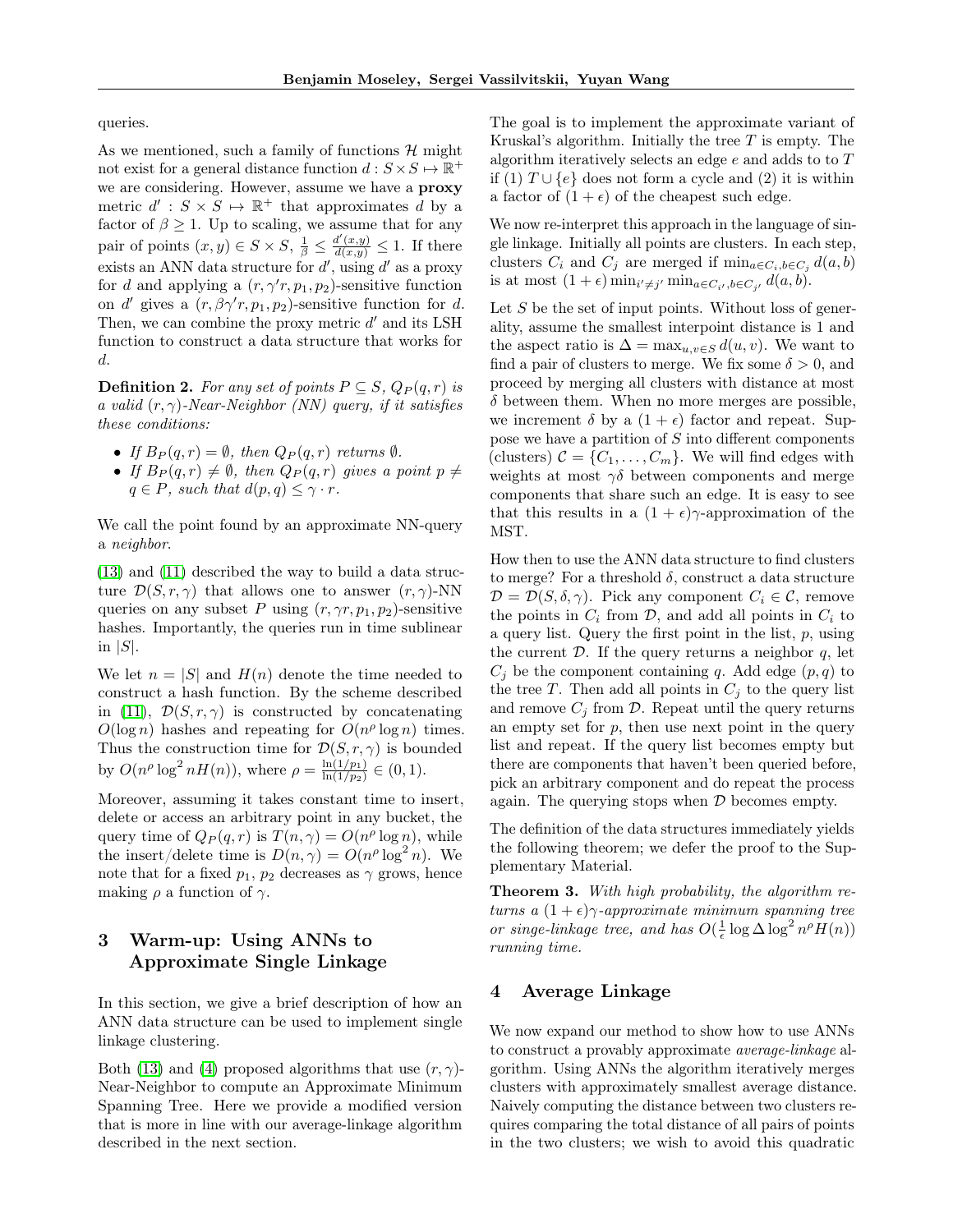dependence.

Similar to the single linkage case, the average linkage algorithm will consider a geometric series of thresholds  $\delta$  of the form  $(1+\epsilon)^k$  for  $k \in [\log \Delta]$ . For any fixed  $\delta$ , the algorithm merges clusters within  $\gamma(1 + O(\epsilon))\delta$ of each other.

Algorithmic Structure We now detail how to use ANNs to find clusters with average linkage distance  $\gamma(1 + O(\epsilon))\delta$  or smaller.

Let  $C$  be the current set of clusters. We represent every cluster in  $\mathcal C$  by a point in the cluster that is close to the cluster center. (If points were in Euclidean space, we would use the centroid of the cluster.) Let  $\phi(C_i)$  be the point in  $C_i$  we use to represent this cluster, we define this formally in the next section. We will maintain a data structure of the points  $\phi(C_i)$  for  $C_i \in \mathcal{C}$ . This data structure allows for queries of the form  $Q(\phi(C_i), r)$ for a *r* close to  $\delta$ . The query finds all pairs  $C_i, C_j$  such that  $d(\phi(C_i), \phi(C_j)) \leq \gamma r$ . Intuitively, the mapping  $\phi$ is chosen such that for any two clusters, the distance between the mapped points preserves their average distance up to some constant factor.

Unfortunately, it is hard to select a  $\phi$  such that  $d(\phi(C_i), \phi(C_j))$  approximate  $d(C_i, C_j)$  for any pair of clusters  $C_i$ ,  $C_j$ . For example, consider two clusters with overlapping centers, but points are close to the center in one of them, and far away from the center in another.

To make up for the information loss, for every cluster  $C \in \mathcal{C}$ , we maintain two values: one is  $\phi(C)$  and the other is  $\sigma(C) = \frac{1}{|C_i|} \sum_{v \in C_i} d(v, \phi(C_i))$ . Intuitively  $\sigma(C)$  represents the "deviation" of points in *C* from the center  $\phi(C)$ . Given any two clusters  $C_i, C_j \in \mathcal{C}$ , we use the  $d(\phi(C_i), \phi(C_j))$  and  $\sigma(C)$  to approximate the average distance  $\arg(C_i, C_j)$ .

At a high level, the following properties should hold for  $\phi(\cdot)$  and  $\sigma(\cdot)$ . These properties will allow us to identify clusters whose average linkage distance is small enough to merge them. (Formally, we will need slight variations on these, see the paragraph on Construction of Center and Deviation for exact details.)

1. 
$$
d(\phi(C_i), \phi(C_j)) - \sigma(C_i) - \sigma(C_j) \le \text{avg}(C_i, C_j) \le d(\phi(C_i), \phi(C_j)) + \sigma(C_i) + \sigma(C_j).
$$

2. 
$$
\sigma(C_i), \sigma(C_j) \leq c \cdot \text{avg}(C_i, C_j)
$$
 for a constant c.

We now describe how we find which pairs of clusters can be merged and which ones we should not consider merging. For any cluster  $C_i$ , we use the deviation term  $\sigma(C_i)$  as a filter. Observe that if  $\sigma(C_i) > c\delta$ , then  $\arg(C_i, C_j) > \delta$  for any  $C_j$  by the above property. This implies that no  $C_i$  with  $\sigma(C_i) > c\delta$  needs to be considered for merging with any other cluster.

We thus remove all such clusters from consideration. Since the deviation terms for all remaining clusters are small, property one will allow the algorithm to merge any pair of clusters where  $d(\phi(C_i), \phi(C_i))$  is small compared to  $\delta$ . To that end, as stated before we build a nearest neighbor data structure based on the points  $\phi(C_i)$  for all remaining clusters.

There is one problem remaining. After a merge the new cluster needs to be considered for subsequent merges. The question is how to adapt the data structure efficiently such that the query is still valid? There are two steps involved: 1) finding a representative point for the new cluster and measuring deviation, and 2) deleting the old clusters and inserting the new cluster into the data structure.

For both, we will develop a fast algorithm that constructs a randomized approximation to  $\phi$  and  $\sigma$ .

Construction of Center and Deviation For each cluster *C* in *C* we show how to construct  $\phi(C)$  and  $\sigma(C)$ . The purpose of this section is to establish that these quantities exist for every cluster such that they have the requisite properties. Algorithmically, this section will allow us to discover any cluster *C* to discard based on  $\sigma(C)$ . For the kept clusters we will put their  $\phi(C)$ 's into the data structure, then use ANN queries to decide which pairs to merge.

If  $|C| \leq \frac{1}{\epsilon}$ , set  $\phi(C) = \arg \min_{p \in C} \arg(C, p)$  for some constant  $0 < \epsilon < 1$  to be set later. This takes  $O(\frac{1}{\epsilon}|C|)$ time to determine. Now, consider *C* such that  $|C| \geq \frac{1}{\epsilon}$ . To begin, we calculate  $(\phi(C), \sigma(C))$  as follows. Sample *m* points uniformly from  $C$  to get a sample  $C'$ . Find the point  $v \in C'$  such that  $\sum_{p \in C} d(v, p)$  is minimized. Set  $\phi(C)$  equal to *v*. Then set  $\sigma(C) = \text{avg}(C, \phi(C))$  $\arg(C, v)$ .

We now aim to show the properties regarding  $\phi$  and  $\sigma$ . The proof can be found in Section  $\overline{A}$  of the Supplementary material.

**Lemma 4.** *If*  $m = \Theta(\frac{1}{\epsilon} \log n)$ , with high probability,  $\sigma(C) = \arg(\phi(C), C) \leq (1 + \frac{1}{1-\epsilon}) \min_{p \in S} \arg(p, C) \leq$  $2(1+\epsilon)\min_{p\in S} \arg(p, C)$  *for*  $\epsilon \leq 0.5$ *.* 

The prior lemma immediately gives the following corollary.

Corollary 5. *For any cluster C<sup>i</sup> with high probability if*  $\sigma(C_i) \geq 2(1 + \epsilon)\delta$  *then given any other cluster*  $C_i$ ,  $\arg(C_i, C_j) \geq \delta$  for  $\epsilon \leq 0.5$ *.* 

The corollary ensures that if  $\sigma(C_i) > 2(1 + \epsilon)\delta$  then w.h.p. *C<sup>i</sup>* has average linkage distance greater than  $\delta$  from every cluster in C. Thus,  $C_i$  need not be considered for a merge. Moreover, since average linkage distance increases as clusters get merged, we never need to consider  $C_i$  for this  $\delta$ .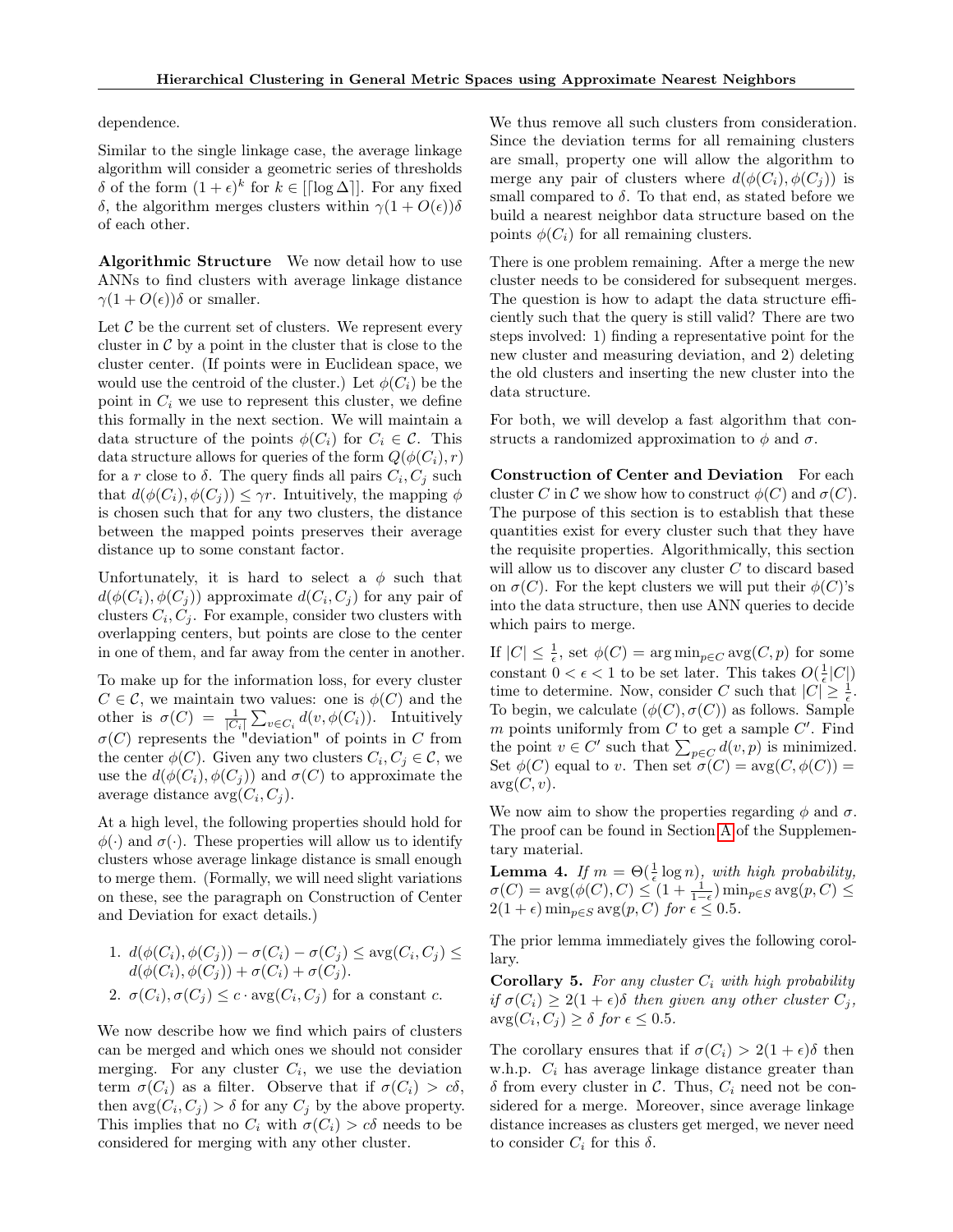The following lemma is a direct application of triangle inequality of average distances.

**Lemma 6.** For any two clusters  $C_i$  and  $C_j$ ,  $d(\phi(C_i), \phi(C_j)) - \sigma(C_i) - \sigma(C_j) \leq \arg(C_i, C_j) \leq$  $d(\phi(C_i), \phi(C_j)) + \sigma(C_i) + \sigma(C_j).$ 

The following run time lemma bounds the running time of the construction of  $\sigma$  and  $\phi$ .

**Lemma 7.** For a cluster C, calculating  $(\phi(C), \sigma(C))$ *takes*  $O(\frac{1}{\epsilon}|C|\log n)$ *.* 

*Proof.* It takes  $O(\frac{1}{\epsilon}|C|\log n)$  time to sample  $\frac{1}{\epsilon}\log n$ points, and  $O(\frac{1}{\epsilon}|C|\log n)$  time to measure the average distance from *C* to every one of them, picking the center and calculating deviation.  $\Box$ 

Formal Algorithm We present the formal algorithm which follows the intuition given in the previous section and the developed definitions of  $\phi$  and  $\sigma$ .

See Algorithm  $\boxed{1}$  for the pseudocode. As stated, the algorithm considers  $\delta$  of geometrically increasing values. Fix  $\delta = (1+\epsilon)^{k-1}$  and C to be the current set of clusters. Initially  $\delta = 1$  and  $\mathcal C$  has a cluster for each individual point. Let  $P_k$  be the set of centers of clusters with small deviation:  $P_k = \{ \phi(C) \mid C \in \mathcal{C}, \sigma(C) \leq 2(1+\epsilon)\delta \}.$ 

The set  $P_k$  contains centers of clusters in  $\mathcal C$  for which there may exist another cluster within average distance  $\delta$ . We maintain a data structure that supports  $(r, \gamma)$ -NN queries on  $P_k$  for a chosen  $r = O(\delta)$ , denoted by  $\mathcal{D}_k$ . While  $P_k$  is not empty, we pick a point  $\phi(C_i)$  from it and use it as a query in  $\mathcal{D}_k$  to find a nearest neighbor. If there is no such point,  $\phi(C_i)$  is discarded from  $P_k$  and  $\mathcal{D}_k$ . Otherwise, if the data structures returns another point  $\phi(C_j)$ , we merge  $C_i$  and  $C_j$ , adopting the merging procedure proposed by  $(1)$ . This new point is added to  $P_k$  and  $\mathcal{D}_k$ .

For efficiency, the pair  $(\phi(\cdot), \sigma(\cdot))$  is not recalculated at every merge. Rather, an update happens after a merge only if the cluster size grows significantly. We maintain a quantity  $s(C)$  which denotes the size of cluster *C* the last time  $(\phi(C), \sigma(C))$  was recalculated. When we merge  $C_i$  and  $C_j$  into a new cluster  $C$ , if  $|C| \geq (1 + \eta) \max\{s(C_i), s(C_j)\}\$ for some fixed  $\eta$ , the center and deviation  $(\phi(C), \sigma(C))$  are recalculated, and  $s(C)$  is updated. Otherwise we use the center and deviation of the cluster with bigger *s*(*·*) value. See Algorithm  $\boxed{2}$  for details about merging.

In Section  $\boxed{B}$  in the Supplementary Material we show the following.

Theorem 8. *Algorithm 1 has the following guarantees:*

• Let  $n = |S|$  and  $\Delta$  be the aspect ratio in *S.* The *run time is*  $O(\frac{1}{\epsilon}n^{\rho} \log^2 n)(\log \Delta)H(n)$ *.* 

Algorithm 1 Main Algorithm

1: procedure FASTAVERAGELINKAGE $(S, \gamma, \epsilon)$ 2:  $\mathcal{C} \leftarrow \{\{p\} \mid p \in S\}$  b Make leaf clusters.<br>3:  $\phi(\{p\}) \leftarrow p, \sigma(\{p\}) \leftarrow 0, s(\{p\}) \leftarrow 1 \text{ for } p \in S$  $\phi(\lbrace p \rbrace) \leftarrow p$ ,  $\sigma(\lbrace p \rbrace) \leftarrow 0$ ,  $s(\lbrace p \rbrace) \leftarrow 1$  for  $p \in S$  $\triangleright$  Initialize center and deviation. 4: **for**  $k = 1, 2, ..., \log_{1+\epsilon} \Delta$  **do**<br>5:  $\delta \leftarrow (1+\epsilon)^{k-1}$ 5:  $\delta \leftarrow (1 + \epsilon)^{k-1}$ <br>6:  $P_k \leftarrow {\phi(C) \text{ for}}$  $P_k \leftarrow \{\phi(C) \text{ for } C \in \mathcal{C} : \sigma(C) \leq 2(1+\epsilon)\delta\}$  $\triangleright$  Filter the clusters. 7:  $r \leftarrow 5(1+\epsilon)\delta$ <br>8:  $\mathcal{D}_k \leftarrow \mathcal{D}(P_k, r)$ 8:  $\mathcal{D}_k \leftarrow \mathcal{D}(P_k, r, \gamma)$ <br>9: **while**  $\mathcal{D}_k$  is not 9: **while**  $\mathcal{D}_k$  is not empty **do**<br>10: Get an arbitrary  $\phi(C_i)$ Get an arbitrary  $\phi(C_i)$  from  $P_k$ . 11: Delete  $\phi(C_i)$  from  $\mathcal{D}_k$  and  $P_k$ .  $\triangleright$ Maintain the data structure. 12: **while**  $Q_{P_k}(\phi(C_i), r) \neq \emptyset$  do<br>
13:  $\phi(C_i) \leftarrow Q_{P_k}(\phi(C_i), r)$ 13:  $\phi(C_j) \leftarrow Q_{P_k}(\phi(C_i), r)$ <br>
14:  $\xi \leftarrow (1+\epsilon)^6 (5\gamma + 4)$ 14:  $\xi \leftarrow (1 + \epsilon)^6 (5\gamma + 4)$ 15:  $\eta \leftarrow \frac{\epsilon^2}{1+\xi}$ 16: MERGE $(C_i, C_j, \mathcal{D}_k, P_k, \eta)$ 17: Return the resulting tree.

#### Algorithm 2 Merge Algorithm

1: **procedure** MERGE( $C_i$ ,  $C_j$ ,  $\mathcal{D}_k$ ,  $P_k$ ,  $\eta$ )<br>2: **if**  $|C_i| + |C_j| \ge (1 + \eta) \max\{s(C_i),\}$ 2: if  $|C_i| + |C_j| \ge (1 + \eta) \max\{s(C_i), s(C_j)\}\)$  then<br>3: Update  $(\phi(C_i \cup C_j), \sigma(C_i \cup C_j)) \ge \text{Update}$ Update  $(\phi(C_i \cup C_j), \sigma(C_i \cup C_j))$   $\triangleright$  Update only when cluster size increases by a factor. 4:  $s(C_i \cup C_j) \leftarrow |C_i| + |C_j|$ <br>5: **else** 5: else 6: **if**  $s(C_i) \geq s(C_j)$  then<br>7:  $(\phi(C_i \cup C_j), \sigma(C_i \cup C_j))$ 7:  $(\phi(C_i \cup C_j), \sigma(C_i \cup C_j)) \leftarrow (\phi(C_i), \sigma(C_i))$ <br>8:  $s(C_i \cup C_j) \leftarrow s(C_i)$ 8:  $s(C_i \cup C_j) \leftarrow s(C_i)$ <br>9: **else** else 10:  $(\phi(C_i \cup C_j), \sigma(C_i \cup C_j)) \leftarrow$  $(\phi(C_j), \sigma(C_j))$ 11:  $s(C_i \cup C_j) \leftarrow s(C_j)$ 12: Delete  $\phi(C_i)$  from  $\mathcal{D}_i$  and  $P_i$  insert  $\phi(C_i \cup C_i)$ 

12: **Delete** 
$$
\varphi(C_j)
$$
 from  $\nu_k$  and  $P_k$ , insert  $\varphi(C_i \cup C_j)$   
into  $\mathcal{D}_k$  and  $P_k$  only if  $\sigma(C_i \cup C_j) \leq 2(1+\epsilon)\delta$ .

*• With high probability, the algorithm has an approximation ratio of*  $(5\gamma + 4)(1 + O(\epsilon))$  *for average linkage and completes the hierarchical clustering tree.*

### 5 Experiments

This section demonstrates the empirical effectiveness of our algorithms for both single linkage and average linkage clustering.

Recall that one of our motivations was that ANNs may not exist for general metrics, but often times there are well-behaved proxy metrics available; this is the setting we explore in this Section.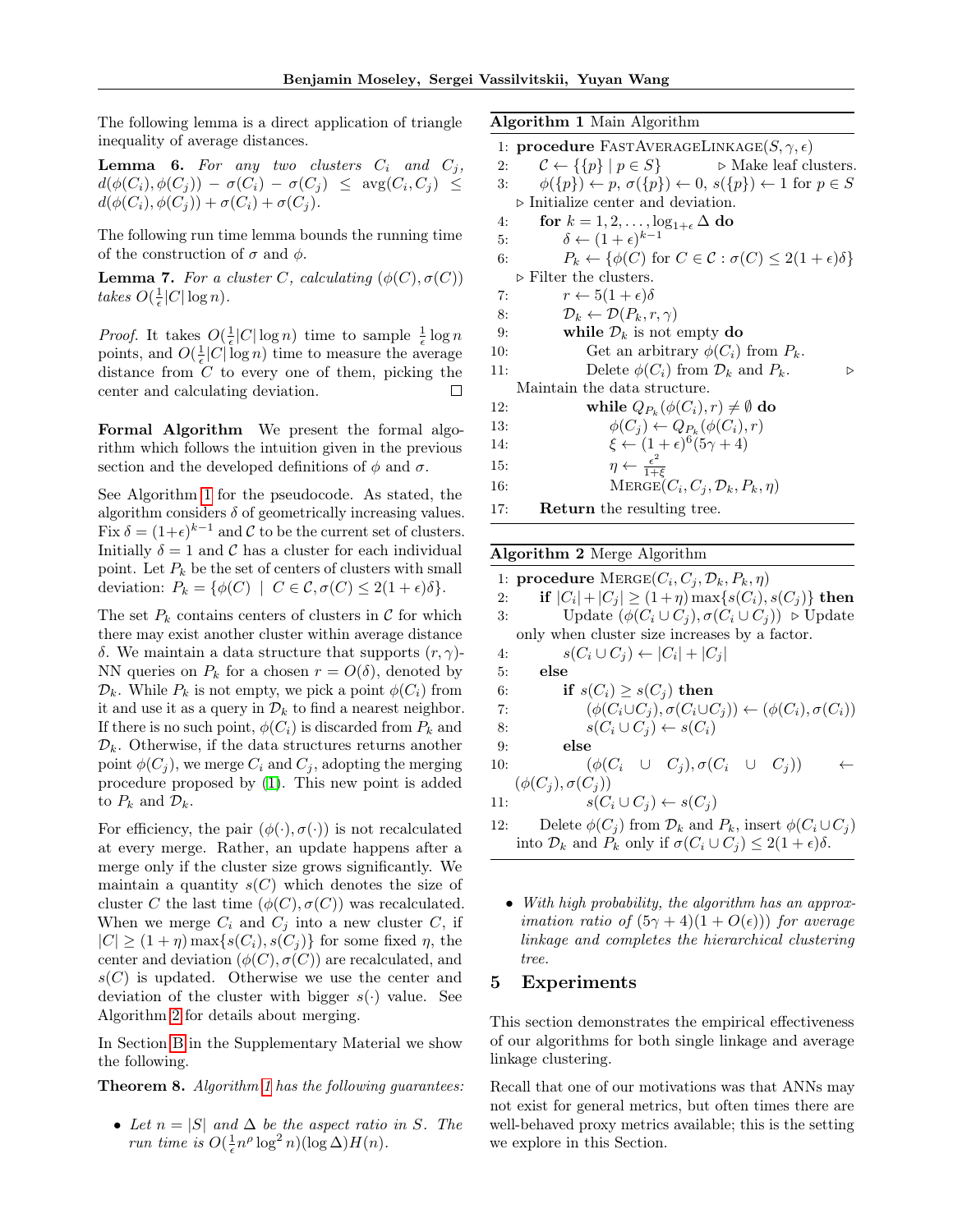

Figure 1: Subsamples for New York, Bay Area and Great Lakes

Table 1: Comparing the performance of different average linkage methods, New York

| Sample Size                     | 169    | 330    | 414    | 493    | 615    | 888    | 1141    | 1855   |
|---------------------------------|--------|--------|--------|--------|--------|--------|---------|--------|
| Aprx Ratio, mean, Proxy-AL      | 1.923  | 1.513  | 1.939  | 1.545  | 1.854  | 2.083  | 2.450   | 1.746  |
| Aprx Ratio, mean, Proxy-Hash-AL | 1.402  | 1.503  | 1.479  | 1.640  | 1.656  | 1.636  | 1.784   | 1.780  |
| Aprx Ratio, $90\%$ , Proxy-AL   | 3.705  | 2.096  | 3.678  | 1.813  | 2.865  | 3.913  | 3.240   | 2.372  |
| Aprx Ratio, 90%, Proxy-Hash-AL  | 1.925  | 1.975  | 1.973  | 2.268  | 2.234  | 2.188  | 2.452   | 2.407  |
| Aprx Ratio, max, Proxy-AL       | 21.391 | 13.930 | 28.233 | 20.042 | 54.844 | 44.783 | 228.615 | 42.991 |
| Aprx Ratio, max, Proxy-Hash-AL  | 2.871  | 2.677  | 3.046  | 3.332  | 2.932  | 3.389  | 3.762   | 3.902  |
| Global Obj, Proxy-AL            | 0.999  | 0.989  | 0.999  | 0.998  | 0.999  | 0.994  | 0.963   | 1.001  |
| Global Obj, Proxy-Hash-AL       | 1.004  | 0.970  | 0.985  | 0.975  | 0.999  | 0.987  | 0.966   | 0.971  |

Our single linkage and average linkage implementations are named Proxy-Hash-SL and Proxy-Hash-AL, respectively. The goals of this section are to establish the following:

- *•* Show that both Proxy-Hash-SL and Proxy-Hash-AL have strictly sub-quadratic running times.
- Show that using single/average linkage directly on the proxy metrics results in poor quality, yet Proxy-Hash-SL and Proxy-Hash-ALhave strong performance. This will show that they new algorithms are able leverage the proxy metrics to achieve scalability, while overcoming the shortcomings of using the proxy metrics directly.
- *•* Demonstrate that using Proxy-Hash-SL and Proxy-Hash-AL, we can find solutions with only a small loss in quality compared with the solution found by using single/average linkage on the real metric.

Implementation Details. We implemented the algorithms in Section  $3$  and  $4$  with slight modifications. While building the  $\overline{ANN}$  data structure for querying, we set the number of concatenations and repetitions to be constant. The values of the constants are tuned according to different data sets.

To improve show the trade-off between accuracy and running time, while querying a point using the data structure, we use LSH on the *proxy distance* to identify the set of candidates that are nearest neighbors to the query point, but then use the *real distance* to pick the closest candidate. We only take a constant number of

| Data Set    | <b>Nodes</b> | Edges     |
|-------------|--------------|-----------|
| New York    | 264,346      | 366,923   |
| Bay Area    | 321,270      | 400,086   |
| Great Lakes | 2,758,119    | 3,442,829 |

#### Table 2: Dataset Details

neighbors from the point's LSH bucket and pick the one with smallest *real distance* from the query point. If the true distance is below the threshold  $\delta_k$ , we merge the clusters.

Experiment 1: Road Maps. We use datasets from The 9th DIMACS Implementation Challenge<sup>1</sup>. The data files include the road networks of different cities. The data is given in graph format where nodes represent end points of roads, while edge weights represent the road lengths. Each node's latitude and longitude are provided. We choose three areas to study: New York, Bay Area, and the Great Lakes, see Table 2.

Based on the road network, the distance between any two points is the length of shortest path between them, termed *road distance*. This is correlated but not equivalent to the Euclidean distance calculated using lat/long values. We remark that the true metric is a *general metric*, and we will use the Euclidean metric as a proxy.

The original datasets have millions of points, so it is impractical to find all pairwise shortest-path road distances to compute the groundtruth average linkage clustering. We perform the following subsampling

<sup>1</sup>http://users.diag.uniroma1.it/challenge9/ download.shtml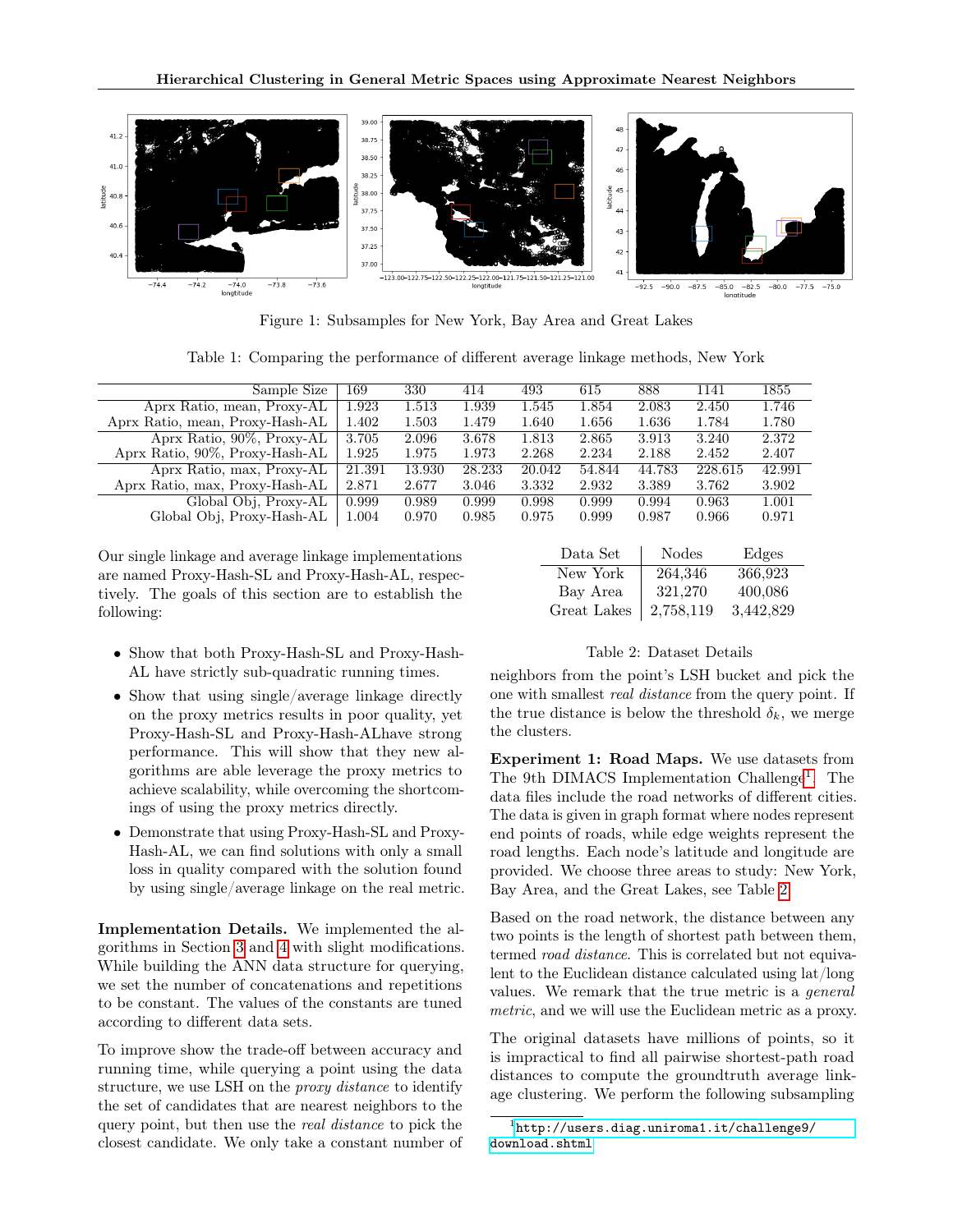Sample Size 169 330 727 1166 1825 3765 6710 14428 28985 Proxy-SL 1.760 1.304 1.554 1.784 1.412 1.805 1.753 1.883 1.511 Proxy-Hash-SL 1.035 1.016 1.021 1.024 1.027 1.030 1.029 1.022 1.024

Table 3: Ratio between total road distance of the tree and real MST, New York

Table 4: Ratio between total real distance of the spanning tree and real MST, Seizure

| Sample Size $\vert$ 100                               | 200 | 400 | 800 | 1600    |
|-------------------------------------------------------|-----|-----|-----|---------|
| Proxy-SL   $1.284$ $1.\overline{331}$ $1.416$ $1.462$ |     |     |     | - 1.521 |
| $Proxy-Hash-SL$   1.141 1.158 1.176 1.184             |     |     |     | 1.209   |

method: for each city, we draw a rectangle at a random position on the map. Then we take the subgraph induced by all points in this rectangle. If the subgraph is not connected, we take the biggest connected component. Figure  $\boxed{1}$  contains a map of all points for every city, and the boxes represent 5 rectangles drawn for some given lat/long lengths. This allows us to get subsamples with many different sizes and study the efficiency of our methods.

Experiment 2: Random Projections of High-Dimensional Datasets. We consider Euclidean datasets in a large number of dimensions and use a Johnson-Lindenstrauss (see, for instance, Dasgupta & Gupta (10) dimension reduction technique to reduce the number of dimensions. We consider the  $\ell_2$  distance between the original high-dimensional points as the real distance, and the  $\ell_2$  distance between the projected data points as the proxy distance.

We use the **seizure** data set from UCI data repositor $\sqrt{2}$ . The dataset has 179 dimensions and 11500 points, with every point a recording of brain activity. We project the data to 4 dimensions and take subsamples of size [100*,* 200*,* 400*,* 800*,* 1600] from the original data set and test Proxy-Hash-SL and Proxy-Hash-AL. For each of the data sizes we take 5 subsamples, and take the average of both performance and running time on these.

Performance Metrics. We use the following metrics to measure the performance of hierarchical clustering trees. For MST (single linkage), we use the objective in the MST problem. This is the total weight of the edges chosen in the spanning tree.

For average linkage, we use two metrics. Given a sequence of cluster merges, at every merge, using the real distance, we calculate the ratio between the average linkage of the merged clusters and the minimum average linkage. We call this metric the *approximation ratio*. Assuming there are *n* points, a hierarchical clustering tree gives  $n-1$  such ratios. For both datasets we show the mean, 90%-percentile and the maximum of all approximation ratios. For vanilla average linkage on

 $^{2}$ https://archive.ics.uci.edu/ml/datasets/ Epileptic+Seizure+Recognition

the *real distance*, this ratio is always 1. If all  $n-1$  ratios are close to 1, the hierarchical clustering tree closely resembles the tree produced by average linkage. The other metric we use is the recently developed global objective for hierarchical clustering tree introduced in Cohen-Addad *et al.* (8).

Running Time. The bottleneck in all computations is the time spent on computing true distances between points. For the road map data set, every computation involves finding the shortest path between a pair of points; and for seizure, it is time consuming since the original data is high-dimensional. To give an implementation and problem independent view into the performance of our methods, we report the total number of *real distance computations* made by Proxy-Hash-SL and Proxy-Hash-AL.

Results. We first compare the performance of directly using proxy distance with using Proxy-Hash-SL and Proxy-Hash-AL. Namely, we first construct a hierarchical clustering tree by running MST/average linkage on the dataset using proxy distance as the distance metric. We use "Proxy-SL" and "Proxy-AL" to refer to the results produced in this way in all tables and figures. Then we construct another tree using our implementation of Proxy-Hash-SL/Proxy-Hash-AL. Then we compare the performance of these two hierarchical clustering trees using the proposed performance metrics.

For road map dataset, Table  $3$  compares the spanning tree found by Proxy-SLand Proxy-Hash-SL. The entries show the ratio of total weights of the spanning tree to the real MST (lower is better). We report the results for  $\epsilon = 0.2$  in Proxy-Hash-SL. The results are quantitatively similar on all three datasets, we only show results for New York here, and postpone the other two cities to the Supplementary Material.

Table 1 compares the performance of hierarchical clustering tree by running average linkage directly on the proxy metric and Proxy-Hash-AL for road map in New York. The first column shows the performance metric we are using. Here "Aprx Ratio" refers to the approximation ratio, where "mean", "90%" and "max" refers to the mean, 90%-percentile and maximum of all approximation ratios for the tree, respectively. Following that, "Proxy-AL" or "Proxy-Hash-AL" specifies which algorithm we are using for that line in the table.

*Analysis.* The new algorithms perform significantly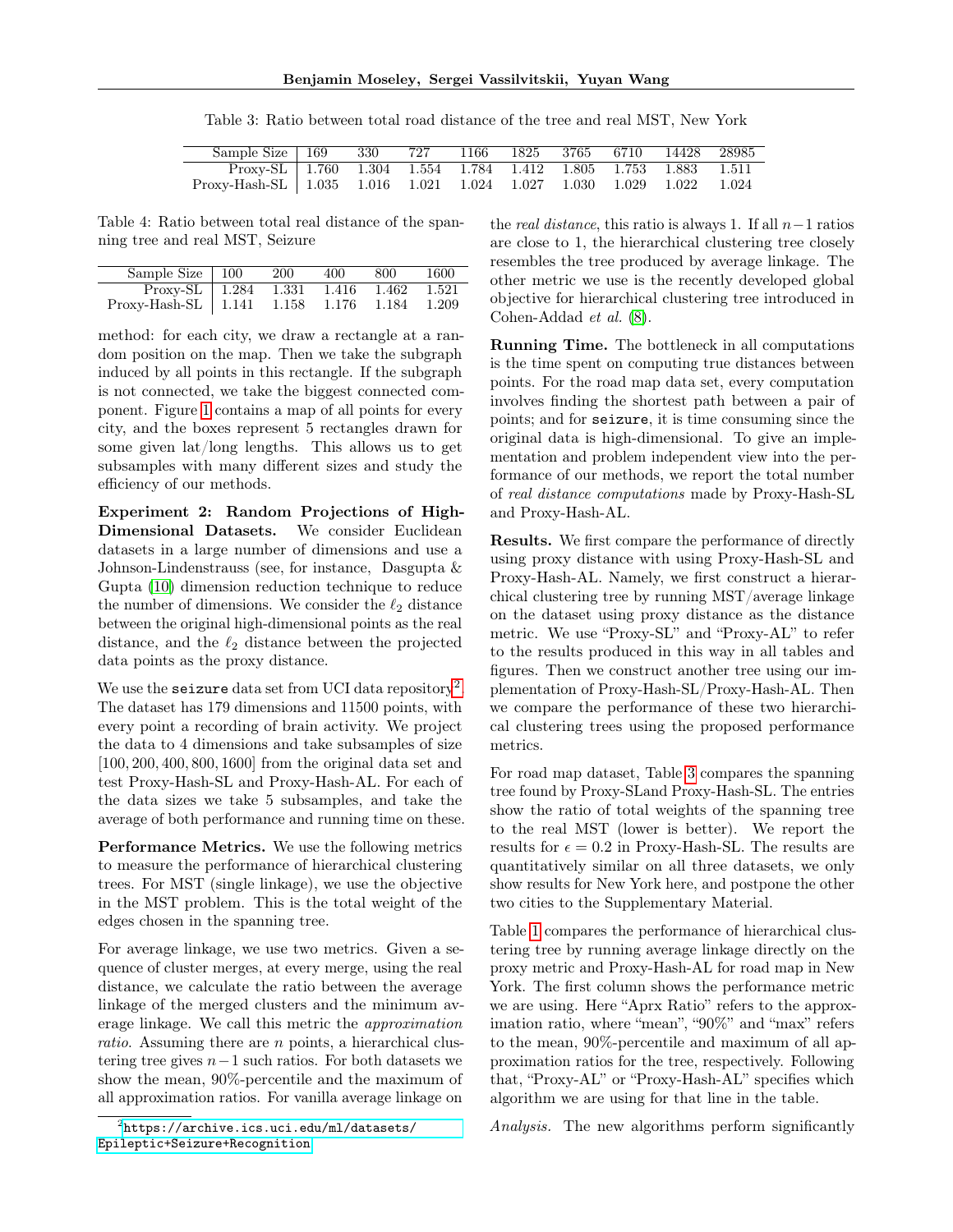| Sample Size                     | 100   | 200   | 400   | 800    | 1600   |
|---------------------------------|-------|-------|-------|--------|--------|
| Aprx Ratio, mean, Proxy-AL      | 1.723 | 1.955 | 2.141 | 2.651  | 3.159  |
| Aprx Ratio, mean, Proxy-Hash-AL | 1.210 | 1.240 | 1.284 | 1.348  | 1.623  |
| Aprx Ratio, 90%, Proxy-AL       | 2.549 | 3.053 | 3.386 | 4.272  | 5.315  |
| Aprx Ratio, 90%, Proxy-Hash-AL  | 1.438 | 1.456 | 1.504 | 1.567  | 2.120  |
| Aprx Ratio, max, Proxy-AL       | 5.836 | 5.958 | 8.851 | 13.501 | 22.921 |
| Aprx Ratio, max, Proxy-Hash-AL  | 1.763 | 1.757 | 1.891 | 1.969  | 2.973  |
| Global Obj, Proxy-AL            | 0.993 | 0.991 | 0.993 | 0.986  | 0.990  |
| Global Obj, Proxy-Hash-AL       | 1.012 | 1.013 | 1.018 | 1.013  | 1.012  |

Table 5: Comparing the performance of different average linkage methods, Seizure



Figure 2: Growth of distance computation, Proxy-Hash-AL, New York



Figure 3: Growth of distance computation, Proxy-Hash-AL, Seizure

better than building a tree directly from the proxy metric. Naively building the MST on the proxy metric has poor performance, over 50% degradation in quality. At the same time Proxy-Hash-SL gives much better results, with only 1-3% loss at  $\epsilon = 0.1$  to around 7-10% at  $\epsilon = 0.5$ . This result is independent of the graph size, but lower  $\epsilon$  values in Proxy-Hash-SL lead to higher quality results. See the Supplementary Materials for more discussion about the impact of sample size and  $\epsilon$ on the performance of Proxy-Hash-SL. We note that in general the performance is robust to small changes in  $\epsilon$ .

The results extend to average linkage. In Table  $\boxed{1}$  and  $\boxed{5}$ note that both Proxy-AL and Proxy-Hash-AL perform well for the global objective in Cohen-Addad *et al.* (8). The degradation is negligible (about 1%) compared to the real average linkage tree. However, the statistics of approximation ratios show that on both datasets, Proxy-Hash-AL often beats Proxy-AL on both data sets in mean and 90% percentile of all approximation ratios. On seizure, the advantage is more apparent than in road maps. Especially, Proxy-Hash-AL has a significant advantage overProxy-ALin worst-case approximation ratios. This shows Proxy-Hash-AL makes decisions which are similar to true average linkage. The quality of its decision is stable and robust against large distortion between the proxy and real distances.

*Running Time Analysis.* Next, we look at the speed of our algorithms. The main bottleneck in all of the approaches is the number of distance computations. For the naive algorithm, we must compute distances for all  $n^2$  pairs of nodes, resulting in a quadratic running time.

Figure  $\sqrt{2}$  and  $\sqrt{3}$  show the growth of number of distance computations as sample size grows. In both figures, sample sizes (the x-axis) are plotted on a log-scale for better visualization. For both data sets, we draw another "benchmark" polynomial curve  $y = c \cdot x^{1+\rho}$  to show that the growth is strictly sub-quadratic. The plots show that for road map and seizure, the  $\rho$  value is bounded by 0*.*7 and 0*.*3, respectively. The gain in running time might depend on the data set. The running time plots for Proxy-Hash-SL and the road maps in Bay Area and the Great Lakes can be found in the supplementary materials.

### 6 Conclusion

In this work we presented algorithms that use approximate nearest neighbor data structures to speed up single and average linkage algorithms to run in subquadratic time. In addition we showed how to effectively use proxy metrics to achieve a tradeoff between accuracy and running time when ANN data structures are not available for general metrics. We complemented our theoretical exploration with empirical results demonstrating the efficacy of our methods.

Many interesting questions remain, among them extending this analysis to complete linkage, or more generally using proxy metrics in combination with approximate nearest neighbor data structure to speed up other algorithms.